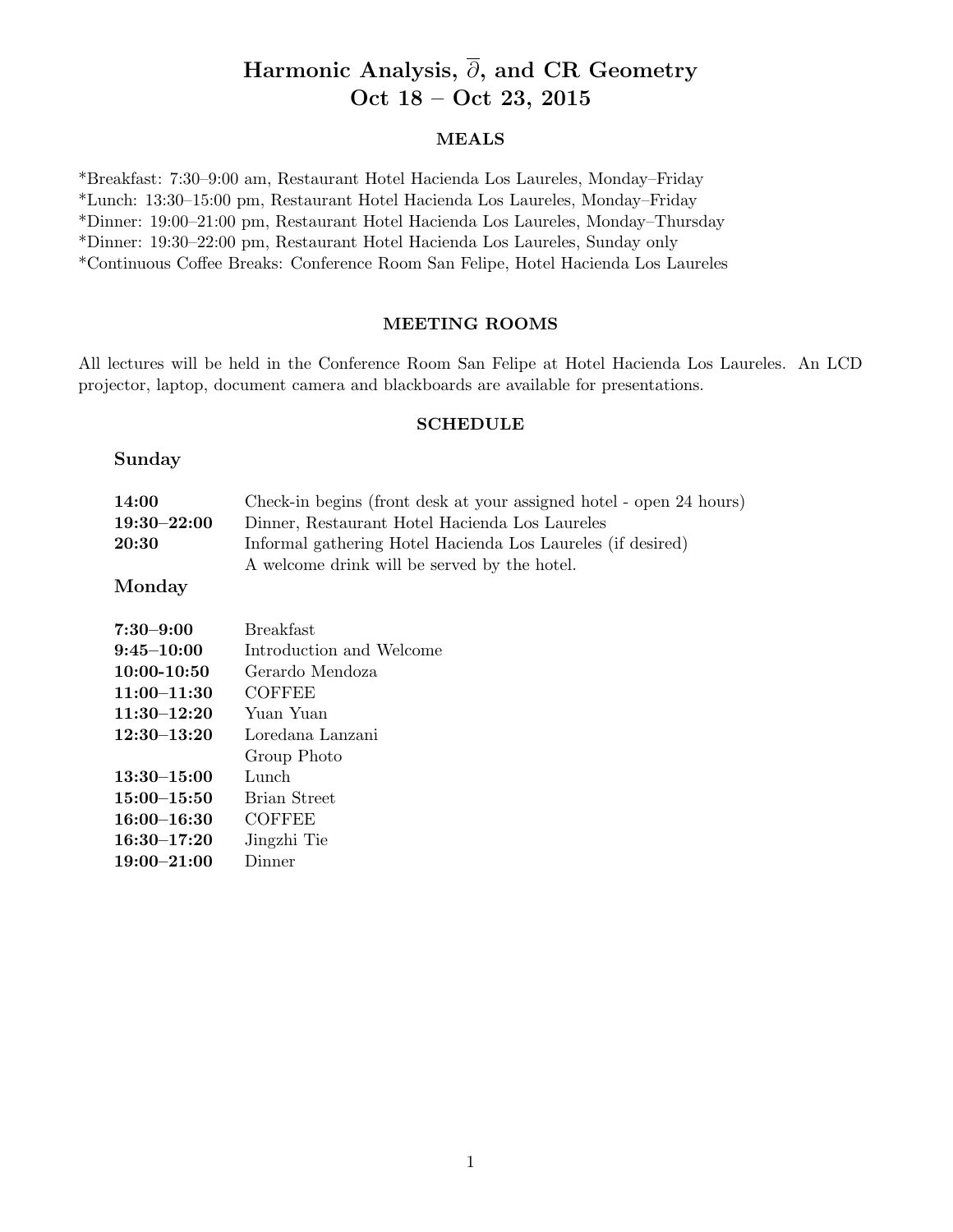# Tuesday

| $7:30 - 9:00$   | <b>Breakfast</b>  |
|-----------------|-------------------|
| 10:00-10:50     | Christine Laurent |
| $11:00 - 11:30$ | <b>COFFEE</b>     |
| $11:30 - 12:20$ | Ilya Kossovskiy   |
| $12:30 - 13:20$ | Nordine Mir       |
| $13:30 - 15:00$ | Lunch             |
| $15:00 - 19:00$ | Free afternoon    |
| $19:00 - 21:00$ | Dinner            |

# Wednesday

| $7:30 - 9:00$   | <b>Breakfast</b>    |
|-----------------|---------------------|
| $9:00-10:50$    | Phillip Harrington  |
| $10:00 - 10:50$ | Jeffrey McNeal      |
| $11:00 - 11:30$ | COFFEE              |
| $11:30 - 12:20$ | Andrew Raich        |
| $12:30 - 13:20$ | Sonmez Sahutoglu    |
| $13:30 - 15:00$ | Lunch               |
| $15:00 - 15:50$ | Friedrich Haslinger |
| $16:00 - 16:30$ | COFFEE              |
| $16:30 - 17:20$ | Soledad Benguria    |
| $19:00 - 21:00$ | Dinner              |

# **Thursday**

| $7:30 - 9:00$   | <b>Breakfast</b>  |
|-----------------|-------------------|
| 10:00-10:50     | Xianghong Gong    |
| $11:00 - 11:30$ | <b>COFFEE</b>     |
| $11:30 - 12:20$ | Takeo Ohsawa      |
| $12:30 - 13:20$ | Howard Jacobowitz |
| $13:30 - 15:00$ | Lunch             |
| $15:00 - 15:50$ | Rafael Herrera    |
| $16:00 - 16:30$ | <b>COFFEE</b>     |
| $16:30 - 17:20$ | Po Lam Yung       |
| $19:00 - 21:00$ | Dinner            |

# Friday

|              | <b>Breakfast</b>     |
|--------------|----------------------|
| 7:30–9:00    |                      |
| 9:00–13:30   | Informal discussions |
|              | Coffee Break         |
| 11:30–13:30  | Lunch                |
| Checkout     |                      |
| (by 12 noon) |                      |

\*\* 5-day workshop participants are welcome to use Hotel Hacienda Los Laureles facilities until 3 pm on Friday, although participants are still required to checkout of the guest rooms by 12 noon. \*\*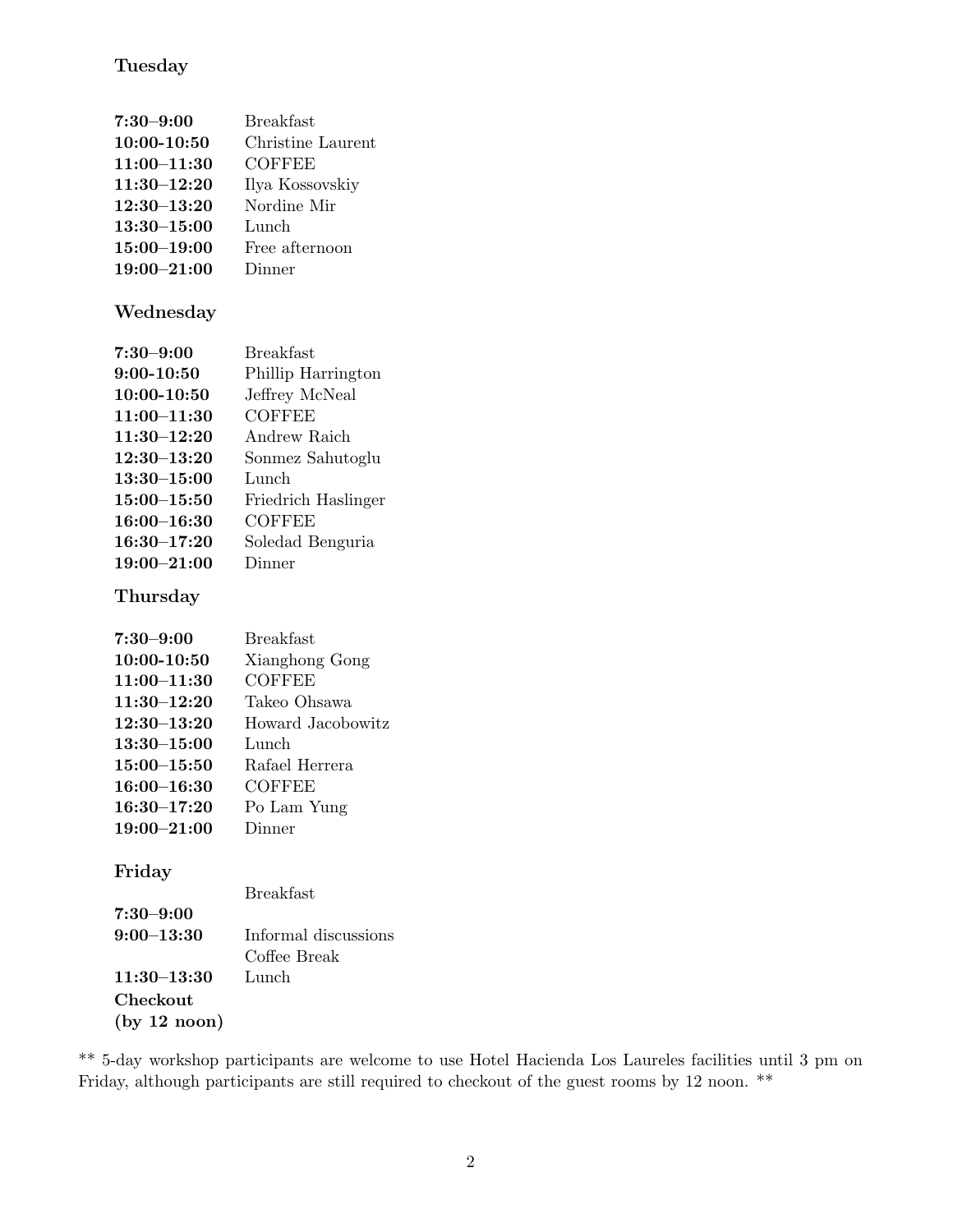# Harmonic Analysis,  $\overline{\partial}$ , and CR Geometry Oct 18 – Oct 23, 2015

#### ABSTRACTS

#### (in alphabetic order by speaker surname)

#### Speaker: Soledad Benguria (University of Wisconsin-Madison)

# Title: An application of John ellipsoids to the Szego kernel on unbounded convex domains

Abstract: I use classical convexity tools, in particular John ellipsoids, to obtain a size estimate for the Szego kernel on the boundary of a class of unbounded convex domains in  $\mathbb{C}^n$ . Given a polynomial  $b : \mathbb{R}^n \to \mathbb{R}$ satisfying a certain growth condition, I consider domains of the type  $\Omega_b = \{z \in \mathbb{C}^{n+1} : Im[z_{n+1}] >$  $b(\text{Re}[z_1], \ldots, \text{Re}[z_n])\}.$ 

#### Speaker: Xianghong Gong (University of Wisconsin-Madison)

#### Title: The  $\partial$ -equation on variable strictly pseudoconvex domains

Abstract: We investigate regularity properties of the  $\bar{\partial}$ -equation on domains in a complex euclidean space that depend on a parameter. Both the interior regularity and the regularity in the parameter are obtained for a smooth family of pseudoconvex domains. The boundary regularity and the regularity in the parameter are also obtained for smoothly bounded strongly pseudoconvex domains. This is joint work with Kangtae Kim.

#### Speaker: Phillip Harrington (University of Arkansas)

#### Title: Bounded Plurisubharmonic Exhaustion Functions in  $\mathbb{CP}^n$

Abstract: It is frequently helpful in the study of pseudoconvex domains to have a defining function r with the property that  $-(-r)^s$  is plurisubharmonic for some  $s > 0$ . In Stein manifolds, Diederich and Fornaess showed that this is always possible on bounded pseudoconvex domains with  $C<sup>2</sup>$  boundaries. Ohsawa and Sibony proved the corresponding result in  $\mathbb{CP}^n$ , using a result of Takeuchi to substitute for the lack of a global strictly plurisubharmonic function. In this talk, we will examine the possibility of extending the Ohsawa-Sibony result to domains with Lipschitz boundaries.

#### Speaker: Friedrich Haslinger (University of Vienna)

# Title: On some spectral properties of the weighted  $\overline{\partial}$ -Neumann problem

Abstract: We derive a necessary condition for compactness of the weighted  $\overline{\partial}$ -Neumann operator on the space  $L^2(\mathbb{C}^n, e^{-\varphi})$ , under the assumption that the corresponding weighted Bergman space of entire functions has infinite dimension. Moreover, we compute the essential spectrum of the complex Laplacian for decoupled weights,  $\varphi(z) = \varphi_1(z_1) + \cdots + \varphi_n(z_n)$ , and investigate (non-) compactness of the  $\partial$ -Neumann operator in this case. More can be said if every  $\Delta\varphi_i$  defines a nontrivial doubling measure. Joint work with Franz Berger (University of Vienna).

#### Speaker: Rafael Herrera (Centro de Investigacion en Matematicas)

Title: CR structures and twisted spin geometry

Abstract: I will describe a geometrical setup using twisted spin geometry to characterize CR structures of arbitrary codimension, thus generalizing some of the work carried out by H. Baum for strictly pseudoconvex codimension-1 CR-manifolds..

# Speaker: Howard Jacobowitz (Rutgers University-Camden)

Title: Left invariant CR and pseudo-hermitian structures on  $S^3$ 

Abstract: The CR and pseudo-hermitian structures on  $S^3$  invariant under the action of  $SU(2)$  are classified using the moving frames method of Cartan and Webster, respectively. Let

$$
L = \overline{w}\partial_z - \overline{z}\partial_w
$$
 and  $\theta = -i(\overline{z}dz + \overline{w}dw)$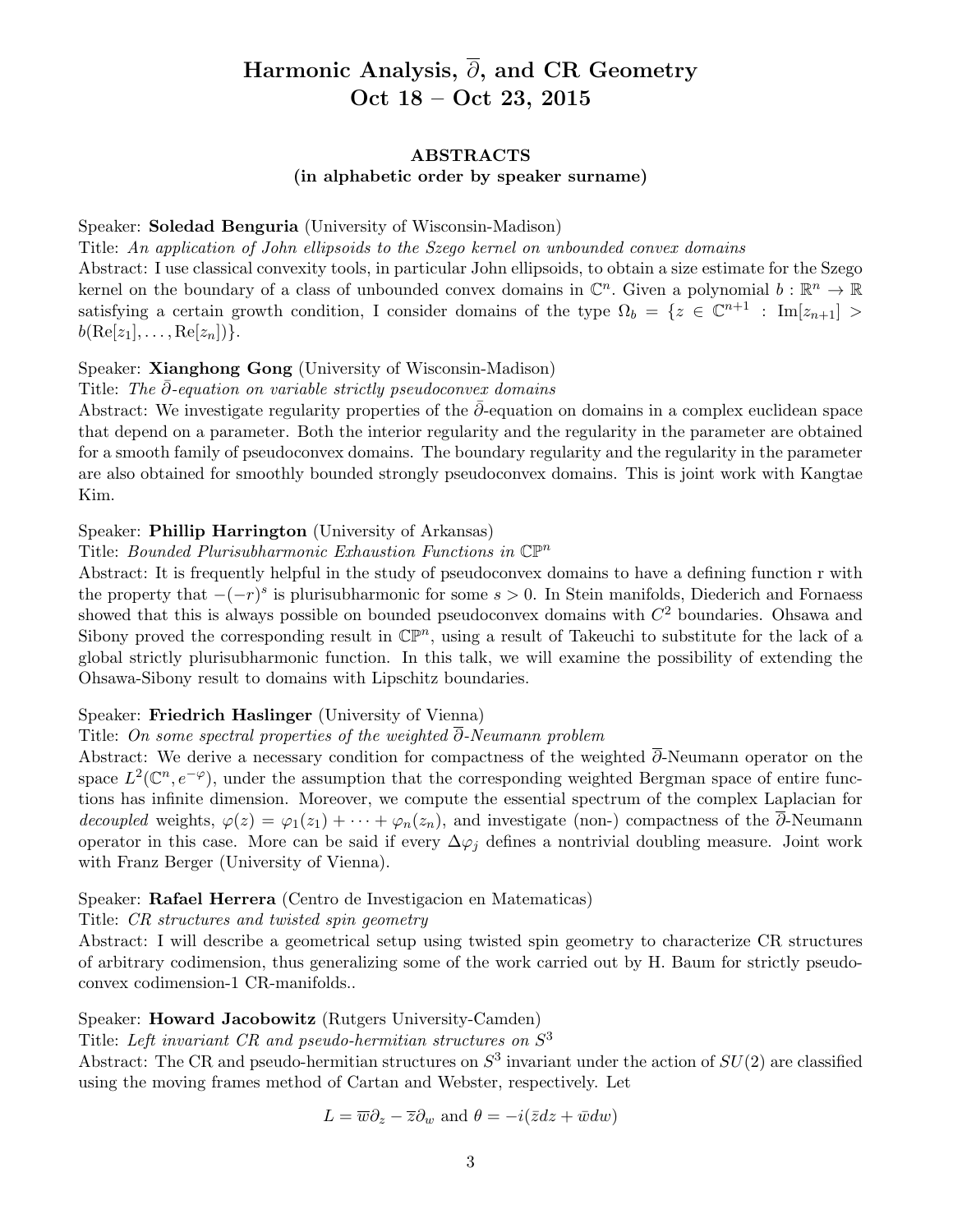and let  $\mu$  be a complex constant different from  $\pm 1$ . Then  $L + \mu \bar{L}$  defines all left invariant CR structures on  $S^3$  with the CR distribution  $\theta^{\perp}$  (except for that corresponding to  $\bar{L}$ ).

**Theorem 1** CR structures given by  $\mu_1$  and  $\mu_2$  are equivalent if and only if either  $|\mu_1| = |\mu_2|$  or  $|\mu_1| =$  $|\mu_2|^{-1}$ . If  $|\mu_1| = |\mu_2|$  the CR equivalence can be chosen to preserve  $\theta$  and so the two structures are also equivalent in the pseudo-hermitian sense.

If time permits, conjugate CR structures will be introduced in a more general context.

#### Speaker: Ilya Kossovskiy (University of Vienna)

Title: Sphericity of a Real Hypersurface via Projective Geometry

Abstract: Identifying the 3-sphere among real hypersurfaces in 2-dimensional complex space is a problem which attracted a lot of attention of experts in CR-geometry since the work of Cartan and Chern-Moser. It is well known that the sphericity of a real hypersurface amounts to vanishing of its special - CR curvature. However, the latter is extremely hard to compute explicitly, and even more difficult to identify geometrically. In connection with that, we have recently discovered an amusing (unknown) fact on a very simple geometric identification of sphericity. It employs the Segre family of a real hypersurface, as introduced by Webster. We prove that a real-analytic hypersurface in 2-dimensional complex space is spherical if and only if its Segre family satisfies one of the configuration theorems of Projective Geometry: the Desargues theorem. Such a characterizations is important in that it does not presume any conditions on a real hypersurface (e.g. existence of additional symmetries), neither it requires any special choice of coordinates to characterize the sphericity. In this talk, we will show an elegant proof of the above described Segre-Desargues theorem.

#### Speaker: Loredana Lanzani (Syracuse University)

Title: Hardy Spaces of holomorphic functions for domains in  $\mathbb{C}^n$  with minimal smoothness

Abstract: I will present recent joint work [\[LS-1\]](#page-3-0) with E. M. Stein concerning representations and density results for the classical Hardy spaces of boundary values of holomorphic functions, in the non-classical context of domains with non-smooth boundary.

# References

- <span id="page-3-0"></span>[LS-1] Lanzani L. and Stein E. M., *Hardy Spaces of Holomorphic functions for domains in*  $\mathbb{C}^n$  with minimal smoothness, ArXiv: 1506.03748.
- [LS-2] Lanzani L. and Stein E. M., The Cauchy-Szegő projection for domains with minimal smoothness, ArXiv: 1506.03965.

#### Speaker: Christine Laurent (Institut Fourier)

Title: Dolbeault cohomology of the Chinese coin

Abstract: In  $\mathbb{C}^2$ , we study the Dolbeault cohomology of the annulus between the bidisc and a large ball. As an application, we get  $W<sup>1</sup>$  estimates for the Cauchy-Riemann equation in the bidisc.

### Speaker: Jeffrey McNeal (The Ohio State University)

Title: The Bergman projection on generalized Hartogs triangles

Abstract: We introduce a class of domains in  $\mathbb{C}^2$ , that interpolate between the classical Hartogs triangle and the product domain  $D \times D^*$ , and discuss their Bergman theory. The main result is that the Bergman projection, B, of these domains is only bounded on  $L^p$  for a restricted range of p that shrinks to 2 as the domains fill out  $D \times D^*$ . This is somewhat surprising as B on  $D \times D^*$  is known to map  $L^p$  to itself boundedly for all  $1 < p < \infty$ . The results are joint work with Luke Edholm.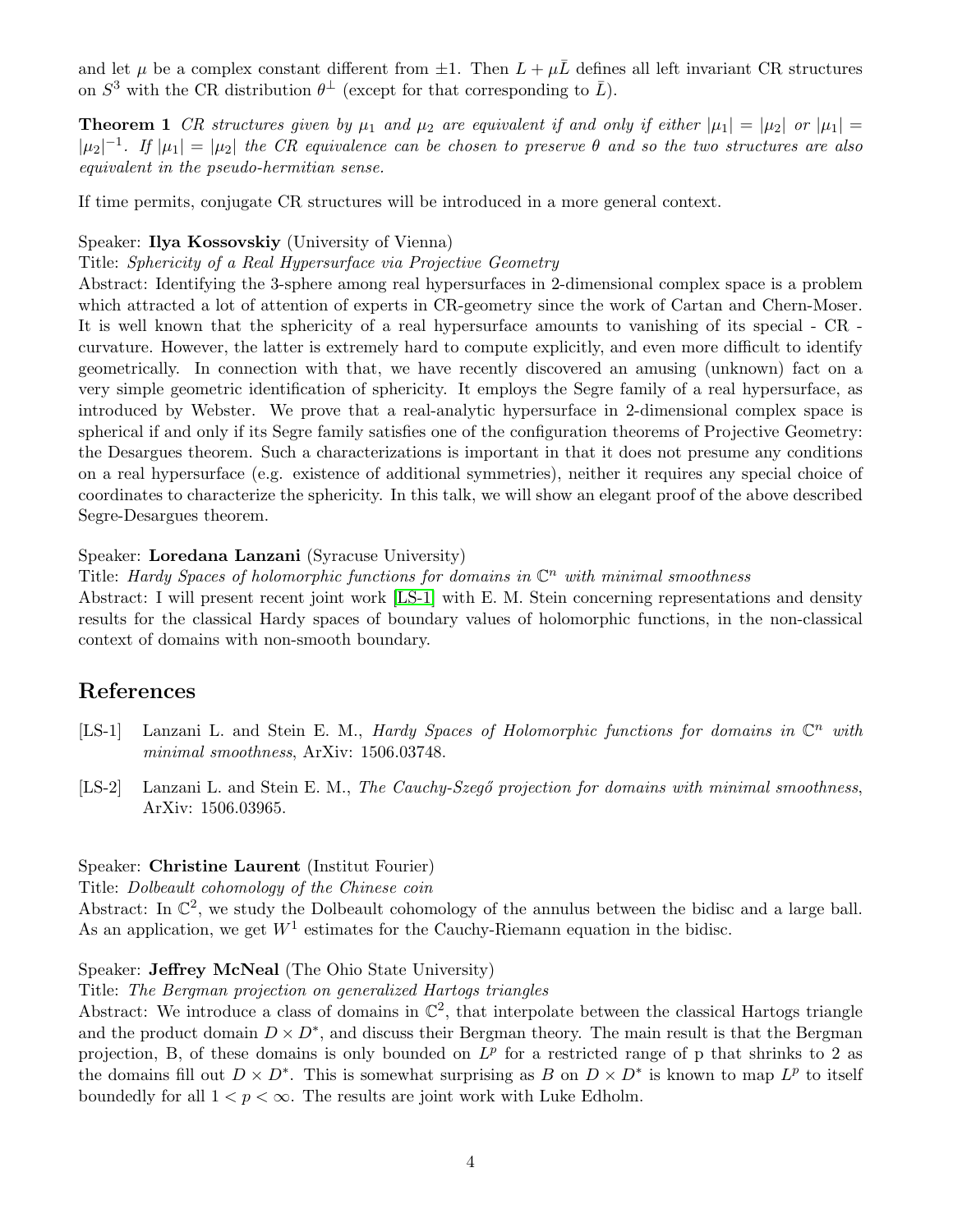# Speaker: Gerardo Mendoza (Temple University)

### Title: Microlocal infinitesimal deformations of CR structures

The equation expressing infinitesimal deformations of a strictly pseudoconvex almost CR structure of hypersurface type in dimension 5 consists locally of 4 first order equations in 6 unknowns. The study of this underdetermined system leads to a second order selfadjoint system whose characteristic variety is the span of the contact structure of the almost CR manifold and is hypoelliptic on one side of the characteristic variety. The talk will focus on the microlocal structure of this system, but will include all arguments leading to the expression of the system.

### Speaker: Nordine Mir (Texas A&M University at Qatar)

### Title: Artin approximation and CR geometry

Abstract: In 1968, Artin proved his famous approximation theorem : given any system of real-analytic equations, if there exists a formal solution to such a system at a given point, then there exists a real-analytic solution that is as close as we want in the Krull topology to the formal solution. One question that naturally thereafter arises is whether the conclusion of Artin's approximation theorem is still preserved if the system of equations is coupled with a specific PDE. In 1978, Milman investigated such a question when the PDE consists of the standard Cauchy-Riemann operator in  $\mathbb{R}^{2n} \simeq \mathbb{C}^n$ : he showed that any formal solution of a system of real-analytic equations and of the standard CR equations in  $\mathbb{C}^n$  can be approximated (in the Krull topology) by a sequence of convergent solutions of the system of analytic and CR equations. In this talk, we will discuss recent results generalizing Milman's theorem when the standard Cauchy-Riemann operator in  $\mathbb{C}^n$  is replaced by the tangential Cauchy-Riemann operator associated to a real-analytic CR manifold.

# Speaker: Takeo Ohsawa (Nagoya University)

# Title: Background and open questions on  $L^2$  extension theorems

Abstract: In these decades, there appeared many  $L^2$  extension theorems and their proofs. One of them is closely related to the study of the asymptotic behavior of the Bergman kernel. Old and new results will be reviewed related to the Bergman kernel, harmonic analysis and potential theory.

#### Speaker: Andrew Raich (University of Arkansas)

#### Title: The  $\bar{\partial}$ -problem on unbounded domains

Abstract: In this talk, I will discuss recent progress with Phil Harrington on understanding the  $\bar{\partial}$ -problem in  $L^2$  and  $L^2$ -Sobolev spaces on not necessarily pseudoconvex unbounded domains. I will discuss the challenges in moving from bounded to unbounded domains, and in particular, finding good defining functions, derivatives, and Sobolev spaces in which to work. Time permitting, I will conclude with a short explanation of how infinity can be thought of as a part of the boundary of the domain at which the metric and domain are poorly behaved.

#### Speaker: Sonmez Sahutoglu (University of Toledo)

## Title: Estimating the failure of compactness of the  $\overline{\partial}$ -Neumann operator

Abstract: The essential norm of an operator is its distance to compact operators. In this talk we give estimates for the essential norm of the  $\overline{\partial}$ -Neumann operator on convex domains and on worm domains. This is joint work with Zeljko Cuckovic.

### Speaker: Brian Street (University of Wisconsin-Madison)

#### Title: Mutliparameter singular integrals

Abstract: This talk concerns a theory of "multiparameter singular integrals." The Calderon-Zygmund theory of singular integrals is a well developed and general theory of singular integrals–in it, singular integrals are associated to an underlying family of "balls"  $B(x,r)$  on the ambient space. We talk about generalizations where these balls depend on more than one "radius" parameter  $B(x, r_1, r_2, \ldots, r_k)$ . These generalizations contain the classical "product theory" of singular integrals as well as the well-studied "flag